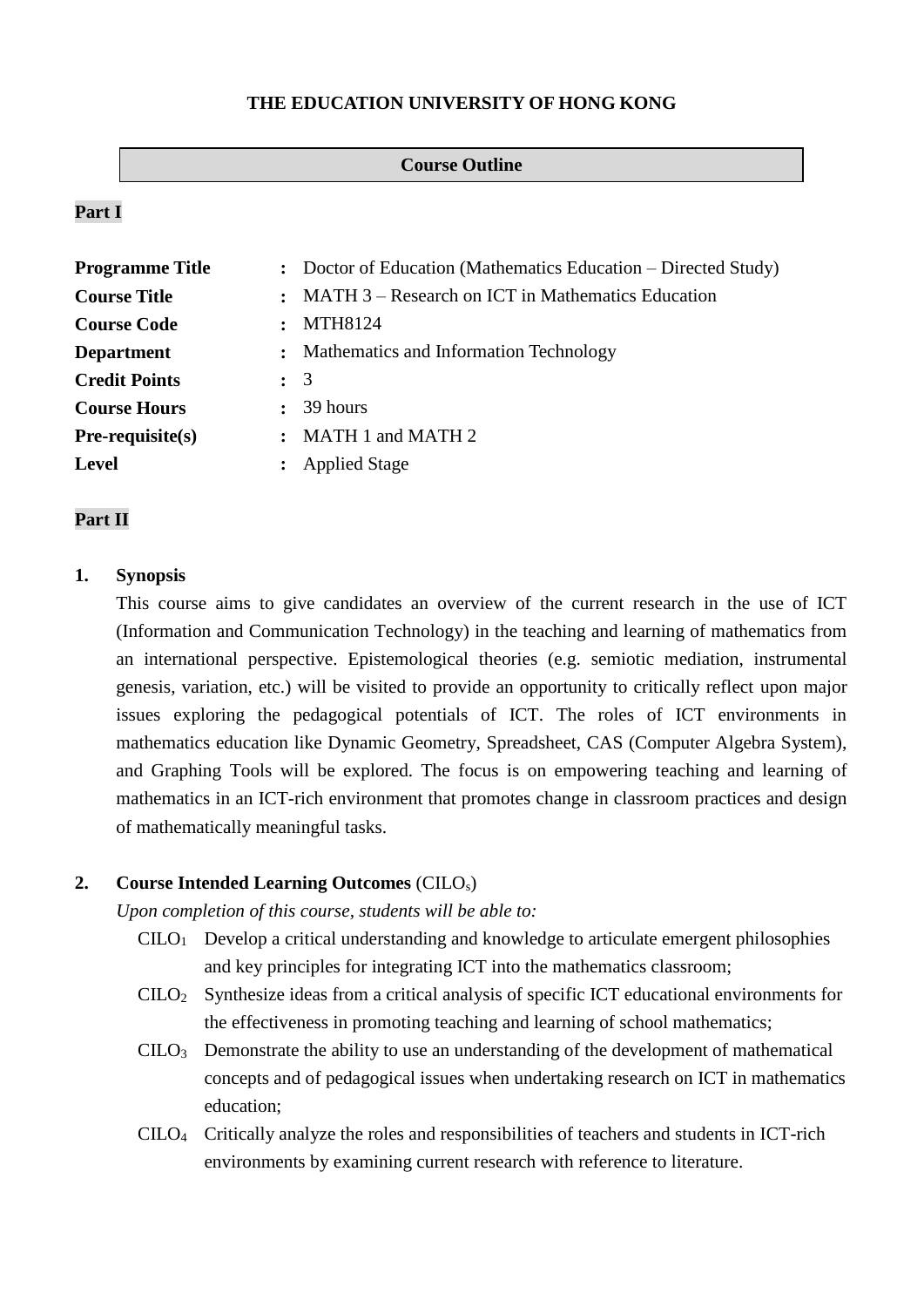# **3. Content, CILOs and Teaching & Learning Activities**

| <b>Course Content</b>                                   | <b>CILOs</b>            | <b>Suggested Teaching &amp;</b>        |
|---------------------------------------------------------|-------------------------|----------------------------------------|
|                                                         |                         | <b>Learning Activities</b>             |
| Learning processes with technology, impact of           | CILO <sub>1,2,3,4</sub> | $\blacksquare$ Lecturer-led Q&A        |
| technology on the teaching and learning of              |                         | <b>Guided Research Activities</b><br>٠ |
| mathematics                                             |                         |                                        |
| Research and development on specific ICT                | CILO <sub>1,2,3,4</sub> | ■ Lecturer-led O&A                     |
| environments like dynamic geometry environments         |                         | <b>Guided Research Activities</b><br>٠ |
|                                                         |                         |                                        |
| Issues related to the use of ICT as a pedagogical tool: | CILO <sub>1,2,3,4</sub> | ■ Lecturer-led $Q&A$                   |
| curriculum, assessment, teacher conceptions, change     |                         | <b>Guided Research Activities</b><br>٠ |
| in classroom practice, etc.                             |                         |                                        |
| ICT task designs relate to the epistemological and      | CILO <sub>1,2,3,4</sub> | ■ Lecturer-led $Q&A$                   |
| cognitive aspects of the teaching and learning of       |                         | <b>Guided Research Activities</b><br>٠ |
| mathematics                                             |                         |                                        |

## **4. Assessment**

|     | <b>Assessment Tasks</b>                               | Weighting $(\% )$ | <b>CILO</b>             |
|-----|-------------------------------------------------------|-------------------|-------------------------|
| (a) | A presentation on the articulation of self-selected   | 20                | CILO <sub>1,2,3,4</sub> |
|     | readings and on possible future research directions   |                   |                         |
| (b) | An analytical and critical essay of around 4000 words | 80                | CILO <sub>1,2,3,4</sub> |
|     | on one of the topics in the Content Themes            |                   |                         |

# **5. Required Text(s)**

Nil

### **6. Recommended Readings**

Cuban, L. (2001), *Oversold and Underused: computers in the classroom*, Cambridge, MA:Harvard University Press.

English, L., Bussi M.B., Jones G.A., Lesh R.A. & Tirosh, D. (Eds), (2002). *Handbook of International Research in Mathematics Education*, Lawrence Erlbaum Associates.

Guin, D., Ruthven,K., & Trouche, L. (Eds), (2005), *The Didactical Challenge of Symbolic Calculators: turning a computational device into a mathematical instrument*, Springer.

Hoyles, C., & Sutherland, R. (1989), *Logo Mathematics in the Classroom*, London, Routledge.

\*Heid, K. & Blume, G. (Eds.). (2008), *Research on Technology and the Teaching and Learning of Mathematics (Volume 1): Research and Syntheses*, IAP.

\*Heid, K. & Blume, G. (Eds.). (2008), *Research on Technology and the Teaching and Learning*